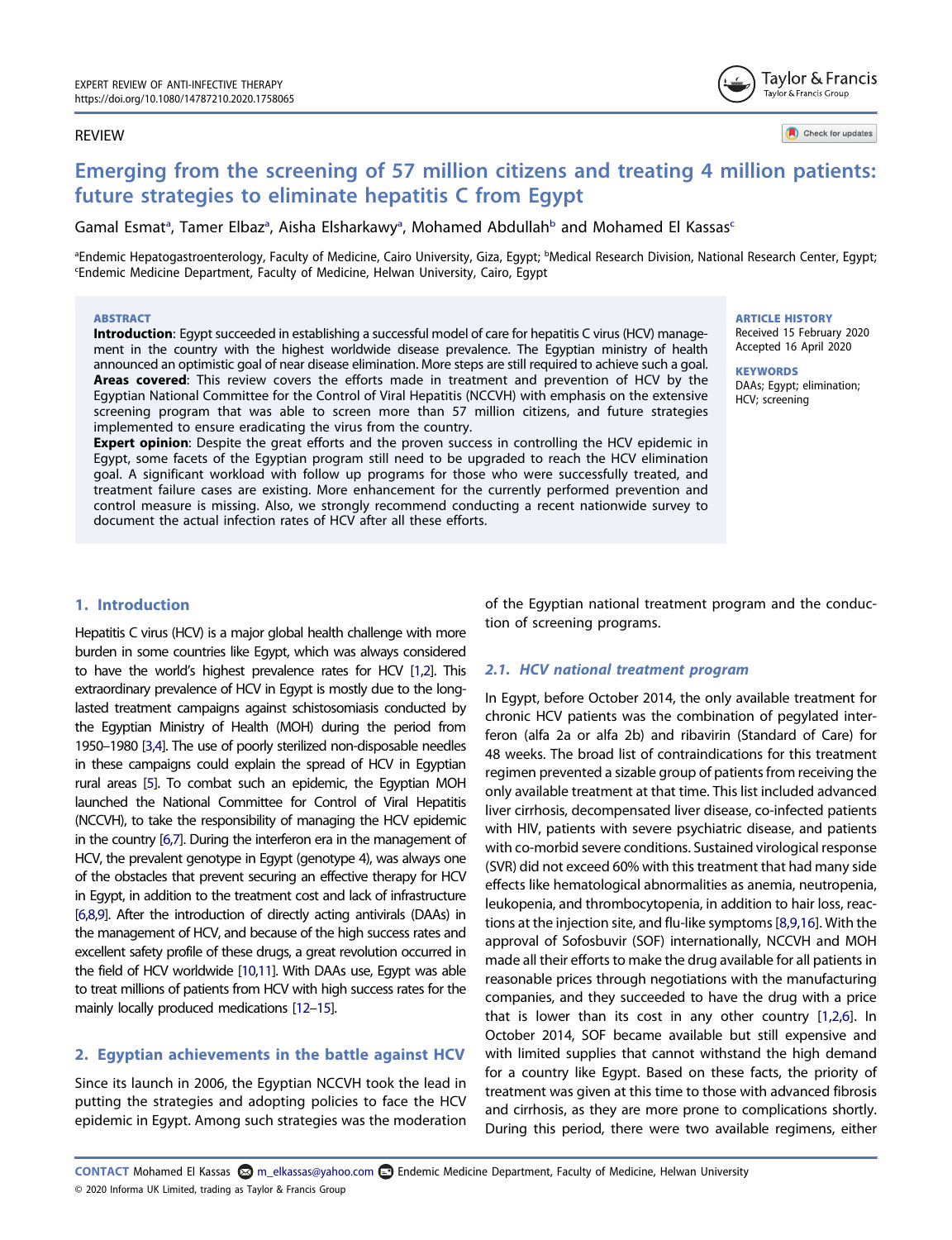#### Article highlights

- Egypt succeeded in establishing a useful model of care for HCV management in the country with the highest worldwide disease prevalence that was able to treat about 4 million patients.
- The sizeable Egyptian program relied on establishing a network of specialized viral hepatitis treatment facilities that provide integrated care for HCV patients
- A sizeable nationwide screening program '100 Million Health campaign' was conducted in Egypt over six months to screen more than 57 million citizens for HCV serology.
- One of the significant challenges facing Egypt after the successful HCV screening and treatment programs is the need to maintain this success by making more efforts towards prevention. Despite the implemented great efforts in the field of HCV management in Egypt, some limitations could delay the complete elimination of the disease.

dual therapy (SOF-RBV) for those with advanced fibrosis and cirrhosis or triple therapy (SOF-PEG-RBV) for those who were eligible for interferon treatment [[17](#page-5-9)]. By May 2015, it was confirmed that the prioritization strategy was not the best and that it leads to very long waiting lists of HCV patients. At that time, the NCCVH was sure that this strategy must change to have more patients cured and to achieve the desired target. Therefore, they changed the protocol of treatment, giving a chance to all chronic HCV patients whatever the stage of fibrosis (F0-F1) to receive treatment, and other types of DAAs were introduced to the Egyptian market as Simeprevier [\[13\]](#page-5-10).

The use of SOF-PEG-Ribavirin was a transition until Egypt succeeded in producing the generic drugs, and the protocol changed again to be totally interferon-free regimens with generic Sofosbuvir and Daclatasvir (SOF-DCV). Patients with Child-Turcotte-Pugh (CTP) B were included in the treatment protocol in December 2015. Phases of the Egyptian nationwide HCV management program is summarized in [Table 1](#page-1-0). Regarding Child C patients, they were not treated in the viral hepatitis specialized treatment centers as they need extra care and in need of a ready transplant center and to be put on the transplant list to manage once any complication occurs [[18](#page-5-11)]. The presence of a web-based registry system was significant during

<span id="page-1-2"></span><span id="page-1-0"></span>

|  |  |  | Table 1. Phases of the Egyptian nationwide HCV management program. |  |
|--|--|--|--------------------------------------------------------------------|--|
|  |  |  |                                                                    |  |

| Time                          | Action                                                                                                                                          |
|-------------------------------|-------------------------------------------------------------------------------------------------------------------------------------------------|
| $2006 - 2014$<br>October 2014 | • PegIFN/Ribavirin (SVR less than 60%).<br>• Introduction of:                                                                                   |
|                               | (1) Sofosbuvir/RBV (SVR 82.7%)<br>(2) Sofosbuvir/PegIFN/RBV (SVR 93.9%)                                                                         |
|                               | • Prioritization of advanced fibrosis and cirrhosis patients.                                                                                   |
| May 2015                      | • Introduction of Simeprevir/sofosbuvir (SVR 94-98.5%)<br>• All stages of liver fibrosis are eligible for treatment, no<br>more prioritization. |
|                               | December 2015 . Introduction of generic drugs.                                                                                                  |
|                               | • Main line of treatment is Sofosbuvir/Daclatasvir with/<br>without RBV (SVR 94.7-95.4%).                                                       |
| October 2018                  | Launch of the Nationwide Screening Program                                                                                                      |

Peg IFN: pegylated interferon; SVR: sustained virological response; RBV: ribavirin NB:

- In September 2015, Paritaprevir/Ombitasvir/Ritonavir with ribavirin was introduced (SVR 91 – 100%) and was prioritized for renal impairment patients.
- In December 2015, sofosbuvir/Ledipasvir was added to lines of treatment but minor number of patients were treated using this line.

all these steps. It has a great role in arranging appointments, giving dates to patients, and registration of all data with connections between treatment centers and the registry.

Moreover, the number of centers increased, reaching more than 50 centers all over the country [\[2](#page-4-1)[,6\]](#page-5-0). To facilitate the inclusion process, many changes have been made to the protocol. Fibroscan examination was routine in the beginning; then, with the increased number of patients that overcame the capacity of the centers, it was replaced by FIB 4 as an indicator for fibrosis stage [\[1\]](#page-4-0).

Also categorizing patients to 'easy-to-treat" group that included non-cirrhotic, naive patients, who were treated with SOF-DCV for 12 weeks, and 'difficult-to-treat" group that included experienced cirrhotic patients who received SOF-DCV-RBV for 12 weeks, enabled easy inclusion and treatment of patients according to their category [[13\]](#page-5-10).

Sustained virological response varied among different treatment regimens being the lowest (82.7%) with SOF-RBV (93.9%) with SOF-PEG-RBV (97.4%) with SIM-SOF and increased to (98.5%) with the use of SOF-DCV [[13](#page-5-10)[,14](#page-5-12)[,17\]](#page-5-9).

<span id="page-1-1"></span>With all these achievements, it was the proper time to go through the complete elimination of HCV, and the primary tool was to screen as many people as we can.

## 2.2. Before the national screening stage

#### 2.2.1. Limited screening initiatives

<span id="page-1-3"></span>In 2018, Shiha and his colleagues provided a prototype model for the potential adoption of an 'educate, test, and treat' program. This initiative was performed in a rural Egyptian village. Within one year, they succeeded in screening 89% of eligible villagers and treat all discovered HCV patients [[19](#page-5-13)]. In 2019, they published a larger-scale experience that included 73 villages with a successful 84.6% coverage of eligible villagers. Sustained virological response at 12 weeks following treatment (SVR12) was achieved in 98.3% of treated patients, and the authors provided a feasibility model for the sizable communitybased program in more than 200 thousand people [\[20\]](#page-5-14).

<span id="page-1-4"></span>In the same year (2019), Soliman et al. published their results for a mass screening program for both hepatitis B and C viruses in Southern Upper Egypt. Within a year, the investigators screened more than 67 thousand persons and found 14.5% and 4.4% of patients to be positive for HCV and HBV, respectively. They provided costs, turnouts, and logistical issues that could be valuable information for the more substantial national mass screening and treatment programs [\[21\]](#page-5-15).

# <span id="page-1-5"></span>2.2.2. SWOT analysis for the national program of HCV treatment

Under the patronage of a Knowledge and Technology Alliance (KTA) supported by the Egyptian Science and Technology Development Fund (STDF), a technical workgroup that was derived from Central Administration and Health Development (MOH), developed a fundamental and comprehensive SWOT analysis in conjunction with eminent Egyptian hepatologists as well as stakeholders from the NCCVH. Based on the data of the national HCV treatment program, the report analyzed the current national projects, opinions of relevant stakeholders, innovative hubs, and centers of excellence for managing HCV. This report helped in guiding researchers,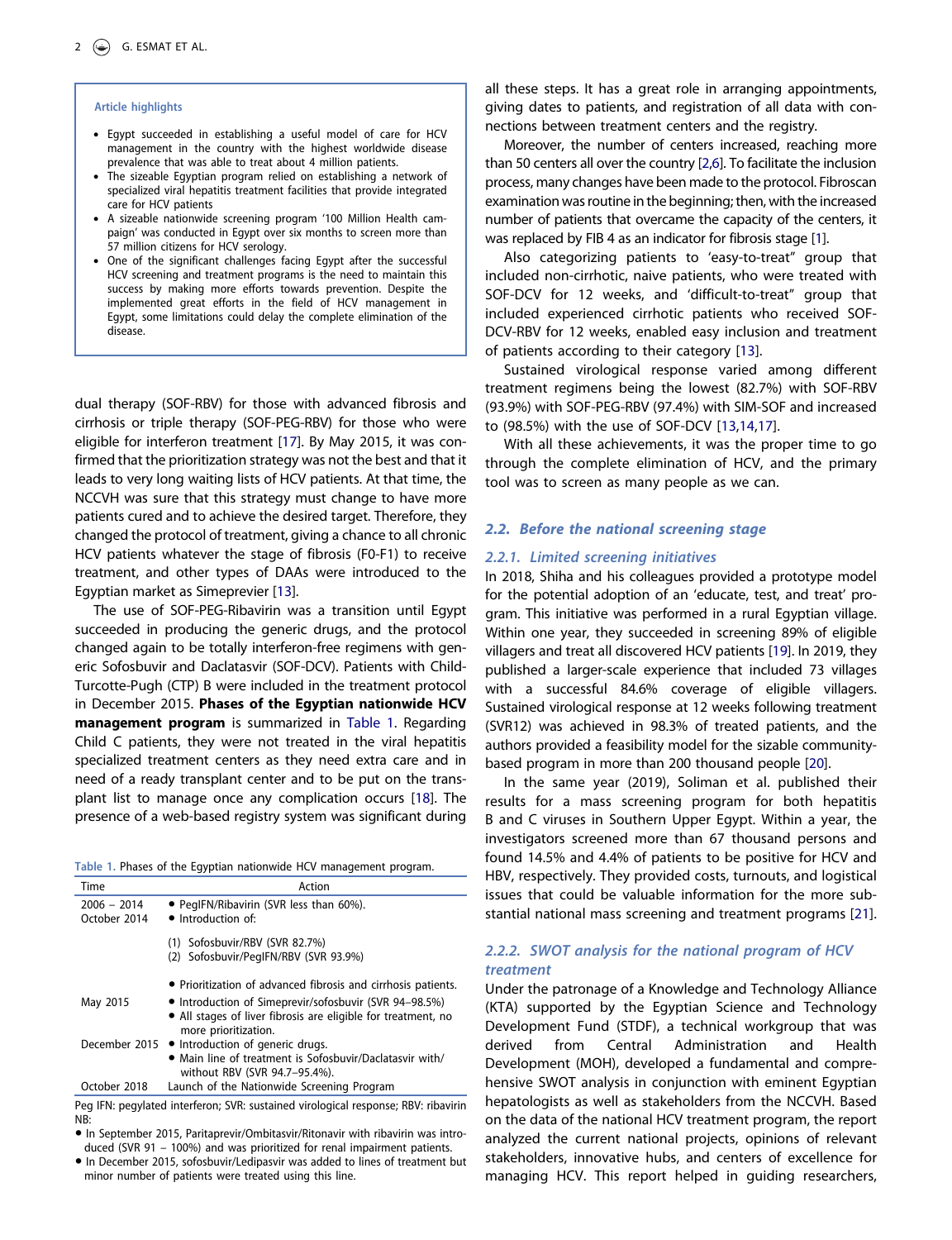policymakers, academic institutions, and health development partners and highlighted best practices at the national level that tackled identified weaknesses and threats.

## 2.2.3. Brand and generic DAA drugs

One of the crucial elements for the feasibility of the significant health campaign was the cost and availability of enormous amounts of DAA drugs. By October 2014, the brand SOF (Gilead company) was first approved and introduced by NCCVH for nationwide treatment at 1% of its international price [\[22](#page-5-16)]. Still, this cost was remarkably high for mass screening and treatment programs. The production of local manufacturers for highly efficient DAA drugs at a much lower cost and considerable productive amounts was the plummet to open the gate for the '100 million Health' campaign. Different studies reported the same and comparable safety and efficacy of generic and brand drugs [\[12](#page-5-6)[,23\]](#page-5-17)

#### <span id="page-2-0"></span>2.2.4. The goal of HCV elimination

In 2017, El Akel et al. demonstrated the Egyptian treatment program of HCV management as an HCV model of care and delineated the robust infrastructure for controlling viral hepatitis in Egypt. By that time, more than one million Egyptian patients were eventually evaluated, and more than 850 thousand people received treatment [[6\]](#page-5-0). Omran et al. addressed the Egyptian experience toward HCV elimination. They importantly highlighted the necessity of applying different preventive measures and awareness campaigns to reduce rates of HCV transmission in parallel to HCV treatment and described the barriers and limitations for HCV elimination [\[2](#page-4-1)].

Another main issue was concerned with the planning and prioritization of DAA treatment for HCV patients in countries with low income and resources. The Egyptian program started with the management of advanced fibrosis patients then soon included all stages of fibrosis (F0-F4). Inclusion of all HCV patients in treatment could be a key-player factor to manage HCV reservoir and reduce rates of transmission. Hill et al. analyzed the rates of cure versus new infections in 91 countries and concluded that ten countries, including Egypt, had at least five times more people reaching SVR rates than new HCV infections [[24\]](#page-5-18).

# <span id="page-2-1"></span>2.3. The nationwide screening program (screening everyone for HCV)

The huge nationwide screening program '100 Million Health campaign' started in October 2018 and involved nine governorates in its first phase, where more than 13 million people were screened. The second phase started three months later and involved 11 governorates. The last phase was enrolled in March 2019 and lasted for another three months in the last seven governorates. Phase 2 and 3 screened more than 18 million and 19 million, respectively. Egyptian MOH announced that a total number of 57 million people were screened. Media campaigns were done in concordance with the national screening program and involved TV ads, press conferences, and daily press coverages. Social media played a tremendous additional role.

At the start of the screening program, 165 centers (in both NCCVH and Health Insurance centers) were well established and were working according to the national guidelines. For better coverage, the number of centers effectively increased to reach 302 centers by the end of the campaign. Besides, 5820 testing sites (including 1079 mobile units) performed the initial screening. The workforce included 20423 in all phases. NCCVH human resources included 98 University staff hepatologists, 1842 medical doctors and nurses, and 1704 administrative staff members.

All screening sites were connected to an online database to reach for the status of the screened person through his national ID, whether he was previously treated or not. Laboratory results were added at the same online system, and the patient was referred to the nearest treatment center with a set date if HCV Ab tested positive. All the investigations were done free of charge. Governmental support covered the whole program, and the cost per screening person was 0.62 USD (included screening test and blood glucose test). If the patient proved to be HCV antibody positive, laboratory tests cost 25 USD while treatment (using sofosbuvir and daclatasvir for 12 weeks) cost 45 USD. Apart from screening for HCV, every citizen was screened for non-communicable diseases (diabetes and hypertension) and checked for BMI. Special initiatives were performed for refugees, renal patients, HIV patients, prisoners, University students, blood donors, and school children.

# 3. Required future strategies and policies to ensure disease control and elimination from the country

Despite the huge work of the NCCVH during the past few years in the field of HCV management, there is still a room for more advanced steps to achieve complete and rapid elimination of the disease:

## 3.1. HCC surveillance in treated patients

<span id="page-2-2"></span>Recently, a significant debate evolved about the incidence of de-novo and recurrent hepatocellular carcinoma (HCC) post DAA therapy in cirrhotic patients [[25,](#page-5-19)[26](#page-5-20)]. Some reports from Egypt raised the possibility of an existing relation between HCV treatment with DAAs and the recurrence of previously treated HCC [[27\]](#page-5-21). Tumor behavior post DAA therapy was also more aggressive as regards the development of portal vein thrombosis, malignant lymphadenopathy, and HCC imaging characteristics in another Egyptian study [\[28](#page-5-22)].

<span id="page-2-4"></span><span id="page-2-3"></span>Previous studies necessitated the adoption of a special follows up the program for cirrhotic patients who received DAA treatment for the management of HCV. Accordingly, the targeted population includes ~400 thousand cirrhotic patients. As the program is very recently applied, coverage is still around 10% after three months of the launch of the program. Cirrhotic patients are requested to perform abdominal ultrasonography and alpha-fetoprotein every four months. Patients are followed up by skilled hepatologists and radiology specialists. The program includes 92 screening centers, 63 radiology centers, 20 MRI centers, and 20 HCC multidisciplinary clinics. The aim is to early detect the development of hepatic focal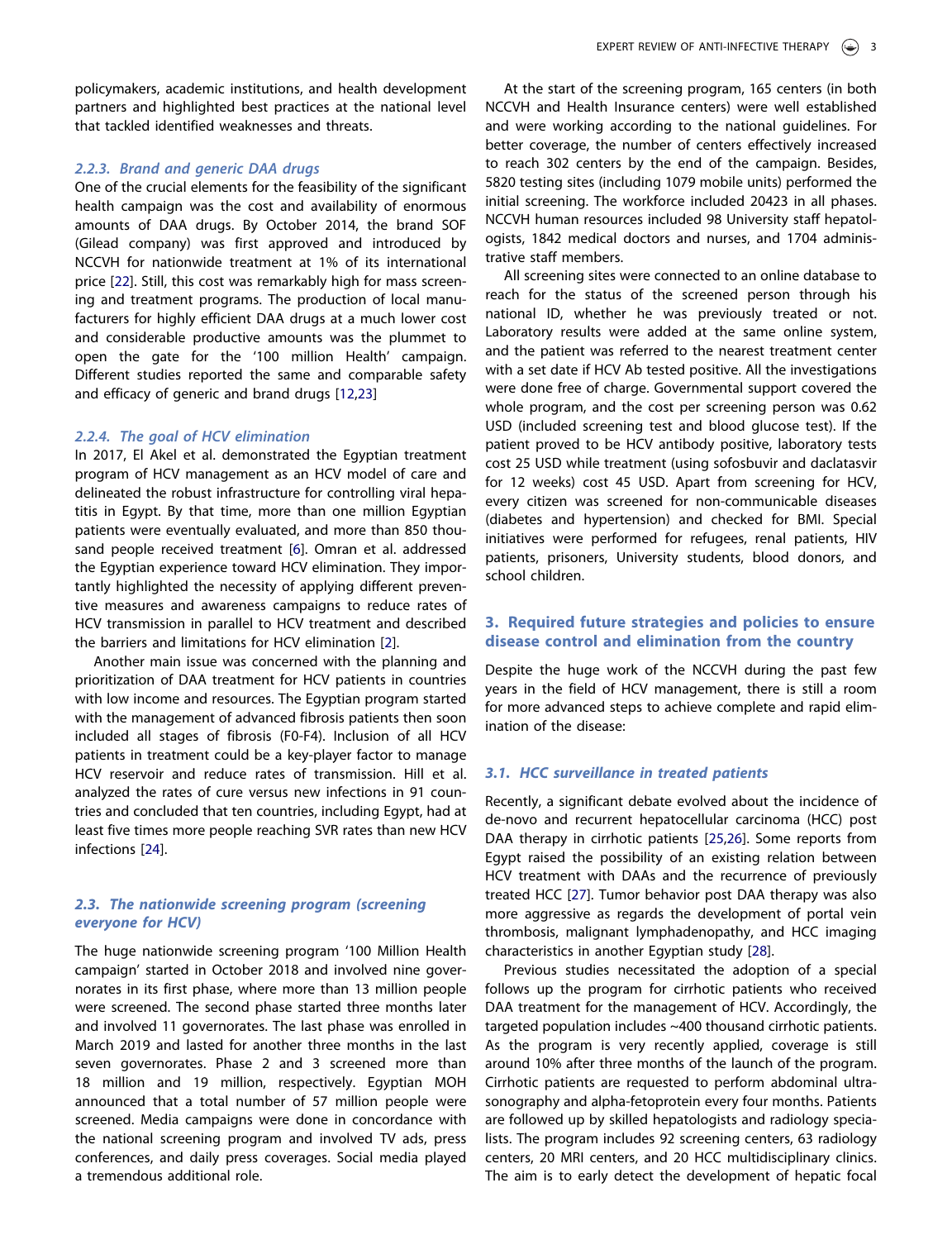lesions and real-life document status for the incidence of HCC post DAA therapy. The program is expected to expand to include all patients who are at high risk for HCC. This includes HBV patients and all cases with liver cirrhosis irrespective of their etiologies.

#### 3.2. Treatment failures and difficult to treat populations

More recently, a particular protocol was launched for the management of relapsers and non-responders. Patients who failed response to interferon-based therapy, SOF based mono-DAA therapy with/without interferon or SOF-SIM, are re-treated using SOF-DCV-RBV for 24 weeks. Treatment experienced patients to SOF-DCV-RBV for 12 weeks, and are suffering from hepatic decompensation will be re-treated using sofosbuvir/velpatasvir/ribavirin (SOF-VEL-RBV) for 24 weeks. Otherwise, SOF combined with VEL and voxilaprevir (VOX), will be given to non-cirrhotic or well-compensated cirrhotic patients who previously failed treatment using SOF-DCV. SOF combined with ombitasvir-paritaprevir is another alternative in patients who failed SOF-DCV for 12 weeks.

# 3.3. Need to have a complimentary screening campaign with more emphasis on drop out cases from the

Coming to the discovered HCV infected patients during the extensive nationwide screening program, positive results were referred to the nearest viral hepatitis treatment center where HCV PCR is performed to confirm HCV infection. Cases with positive viremia were scheduled to receive their treatment free of charge in the various treatment centers.

Toward the elimination of HCV in Egypt and the zero transmission of the disease, a possible second check through a complimentary screening program for those who were seropositive with HCV PCR negative results during the screening campaign. Also, dropouts from the previous screening campaign could be targeted and have them tested. Most of these dropouts are located in remote places and rural areas. Providing more mobile units to places away from health facilities is very important, encouraging more people to come for screening and more involvement of media and social networks. Encouraging those who live in rural areas and who are more prone to acquire infections from seeking medical advice from unqualified personnel [\[29\]](#page-5-23). Furthermore, during such complimentary screening campaigns, retesting of a selected sample from those with previously negative HCV antibodies to detect newly acquired HCV cases. Data on HCV transmission risk factors could be obtained by questionnaires that could be used at the time of screening. These questionnaires can include all sociodemographic characteristics, past risk exposures in the community (e.g., injection practices, sharing of toothbrushes and razors, shaving at the barber's shop), iatrogenic exposures (e.g., hospital admission, invasive and noninvasive procedure, blood transfusion and obstetric history) and occupational exposures (e.g., syringe/sharps injury, body fluids, and HBV vaccination).

# 3.4. Need to have a new demographic health survey in 2020 to evaluate the previous efforts

<span id="page-3-1"></span><span id="page-3-0"></span>In 2016, the World Health Assembly designed and agreed on the Global Health Sector Strategy on viral hepatitis, 2016–2021, for the elimination of viral hepatitis by 2030 through both prevention and treatment strategies. Their goal is to decrease the incidence of hepatitis infection in 2030 by 90%, although the prevention and treatment methods are widely distributed [\[30](#page-5-24)]. In Egypt, the percentage of population aged 15–59 with positive HCV Ab decreased from 14.2% in 2008 to 10% in 2015. Moreover, the percentage of the population in the same age group with positive HCV RNA decreased from 10% in 2008 to 7% in 2015 [[29,](#page-5-23)[31](#page-5-25)]. HCV transmission is still ongoing, and incidence rates have been estimated at 2.4 per 1000 person-years (close to 165 000 new infections annually) [\[32\]](#page-5-26). After screening 57 million citizens and treating 4 million patients, with very high rates of sustained virological response, there is a need to have a new demographic health survey in 2020 to evaluate previous efforts and design the plan whether on the field of prevention or the field of treatment.

#### <span id="page-3-2"></span>3.5. Need to enforce prevention and control measures

Prevention of infection is complicated among our population, especially in rural areas where members of the same family may share their instruments. Most probably, the development of new cases will not stop, and so elimination will not be adequately achieved. Global partners, as WHO and the Center for Disease Control and Prevention (CDC), set a strategy for HCV prevention with special consideration to infection control measures, blood safety measures, awareness, and education [\[7](#page-5-1)]. Egypt made many efforts to improve the infection control practices and measures over the past years, especially among dialysis patients with decreasing the incidence of new HCV infection among them from 28% to 6% in 2008 [\[33\]](#page-5-27).

<span id="page-3-3"></span>The implementation of the global injection safety program in Egypt in 2015, with the help of WHO, had a high impact. The knowledge of the health team (physicians, nurses, and even medical students) regarding the infection control measures and blood safety guidelines were updated. A nationwide media campaign dealing with problems facing patients was of great value [[34\]](#page-5-28).

<span id="page-3-4"></span>A big challenge is facing Egypt nowadays after the successful screening and treatment programs performed during the last five years toward the chronic HCV problem, as they need to maintain this success by making more efforts toward prevention. Health education, awareness programs, disseminating the knowledge of different modes of transmission, especially in the family, awareness for patients who cured of HCV to prevent their reinfection, proper control, and supervision of blood banks and dialysis machines will pave the way to the complete elimination of HCV soon.

Proper training of hepatologists and physicians in the treatment centers not only on the treatment protocols and the management of side effects but also on the prevention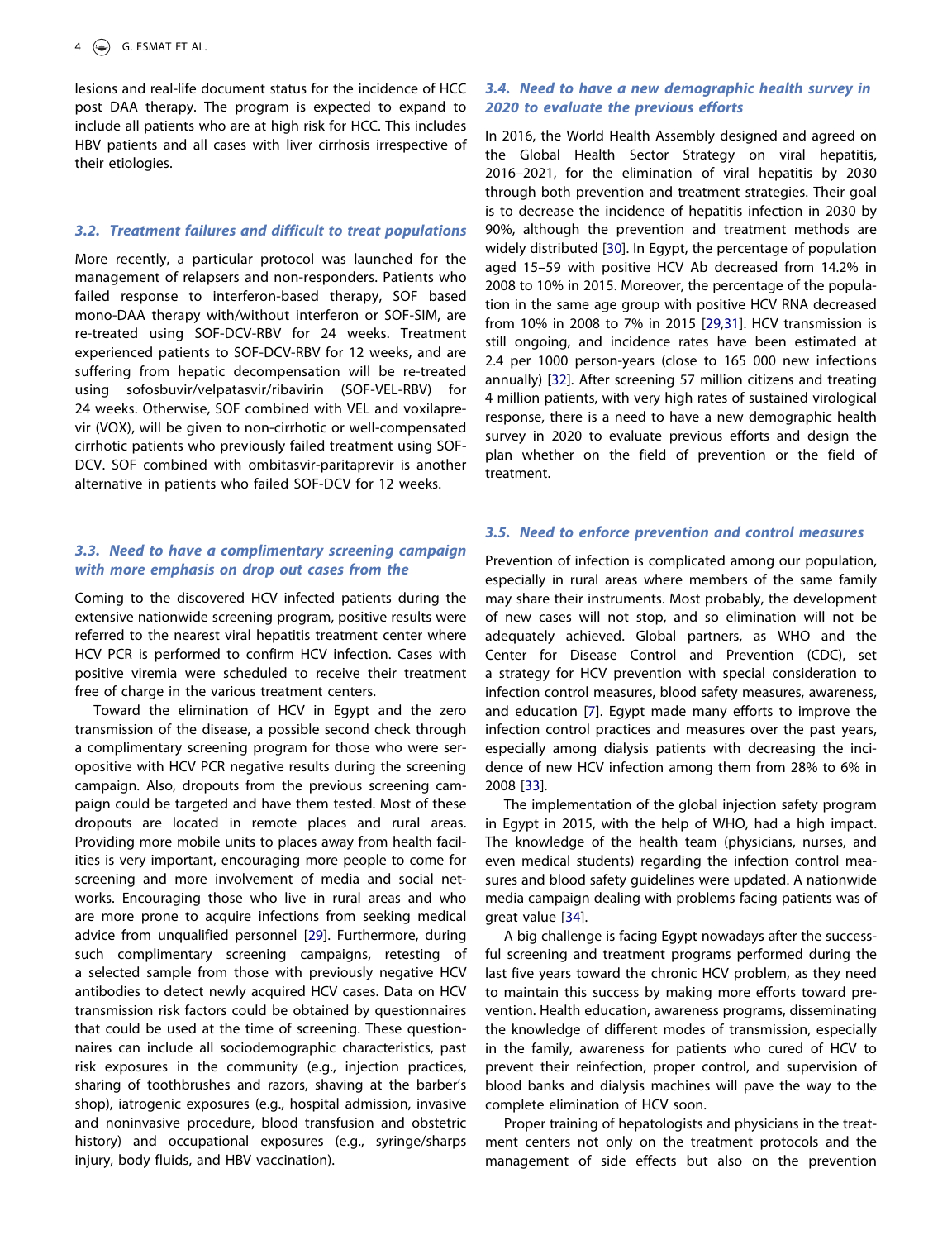methods and awareness given to patients during or after their treatment were done. Explaining the possible modes of transmission and protection from reinfection to patients is the cornerstone of the success of the prevention strategy.

# 4. Conclusion

Egypt succeeded in founding a successful program for HCV management. The enthusiastic objective of disease elimination from the country appears to be achievable, mainly after treating more than 4 million patients and screening about 57 million. Further steps are still required to achieve such a goal, including enforcing infection control measures and providing specific care for some special patient groups.

## 5. Expert opinion

Egypt succeeded in establishing a successful model of care for HCV management in the country with the highest worldwide disease prevalence. The Egyptian ministry of health announced an optimistic goal of near disease elimination. The HCV model of care in Egypt prospered to a large extent in creating an excellent infrastructure and have achievements on the way to eliminate the diseases from the country. Egypt was able to treat more than 4 million HCV patients by using locally produced generic medications. The formulated infrastructure with the widely distributed specialized HCV treatment facilities was the backbone of such a model of care. These centers are responsible for providing integrated care for HCV patients starting from diagnosis, evaluation, treatment, and ending with providing the necessary post-treatment follow up. A dedicated internetwork was launched to connect all these centers to the headquarter, which helped a lot in data collection and having accurate estimates of treatment results. The availability of highly effective, locally manufactured DAA drugs at a much lower cost could pave the way to target screening for everyone in Egypt through the '100 million Health' campaign. This sizable nationwide screening program was conducted over six months to screen all adults living in the country, with success in testing 57 million. Governmental support covered the whole program and the cost of the screening, which was provided for free. Despite this enormous work of the country during the past few years in the field of HCV controlling, there are still some required further steps to achieve total and rapid elimination of the disease. We recommend the adoption of a unique follow up program for cirrhotic patients who received DAAs treatment for the management of HCV, to early discover HCC cases and hence improving the patient chances of cure. Additionally, some HCV special population groups like previous treatment failure, and patients with renal impairment are creating an extra burden for the Egyptian HCV management system given their need for special care and medications. Specific plans targeting these groups are mandated with providing required medications for these groups. We also suggest a possible second check through a complimentary screening program for those who were seropositive in the massive nationwide campaign and tested HCV PCR negative results. Also, dropouts from the previous screening campaign could be selectively targeted and have them tested. In our opinion, there is a current necessity to have a new demographic health survey to be able to evaluate previous management efforts and design the plan, whether on the field of prevention or the field of treatment. Prevention of infection is one of the challenging missions in the Egyptian fight to eliminate the disease, especially in rural areas where personal sharing instruments are still practiced. Intense health education programs, raising the awareness of the community, and legalizing infection control measures, especially in proper control and supervision of blood banks and dialysis machines, are among the perquisites to control further propagation of infection within the community. Based on the Egyptian achievements on the way of eliminating HCV from the country, including the colossal treatment program and the nationwide screening initiative for all citizens, we are influenced that such a dream became reachable in the next few years. Few further steps are missing, which could create a needed difference to achieve this goal.

## Acknowledgments

This work benefited from the contribution and expertise of HCV Center of Excellence, part of Knowledge and Technology Alliance (KTA), supported by the Egyptian Science and Technology Development Fund (STDF).

## Funding

This paper was not funded.

# Declaration of interest

The authors have no relevant affiliations or financial involvement with any organization or entity with a financial interest in or financial conflict with the subject matter or materials discussed in the manuscript. This includes employment, consultancies, honoraria, stock ownership or options, expert testimony, grants or patents received or pending, or royalties.

#### Reviewer disclosures

Peer reviewers on this manuscript have no relevant financial or other relationships to disclose.

#### References

Papers of special note have been highlighted as either of interest (•) or of considerable interest (••) to readers.

- <span id="page-4-0"></span>1. El Kassas M, Elbaz T, Elsharkawy A, et al. HCV in Egypt, prevention, treatment and key barriers to elimination. Expert Rev Anti Infect Ther. [2018](#page-0-2) Apr;16(4):345–350.
- <span id="page-4-1"></span>2. Omran D, Alboraie M, Zayed RA, et al. Towards hepatitis C virus elimination: egyptian experience, achievements and limitations. World J Gastroenterol. 14[.2018;](#page-0-2)24(38):4330–4340.
- <span id="page-4-2"></span>3. Strickland G. Liver disease in Egypt: hepatitis C superseded schistosomiasis as a result of iatrogenic and biological factors. Hepatology. [2006;](#page-0-3)43(5):915–922.
- <span id="page-4-3"></span>4. Rao MR, Naficy AB, Darwish MA, et al. Further evidence for association of hepatitis C infection with parenteral schistosomiasis treatment in Egypt. BMC Infect Dis. [2002](#page-0-3);2(29):24.
- <span id="page-4-4"></span>5. Frank C, Mohamed M, Strickland GT, et al. The role of parenteral antischistosomal therapy in the spread of hepatitis C virus in Egypt. Lancet. [2000;](#page-0-4)355(9207):887–891.
- •• (This article illustrated the relationship between HCV endemicity in Egypt and the role of antischistosomal treatment campaigns).